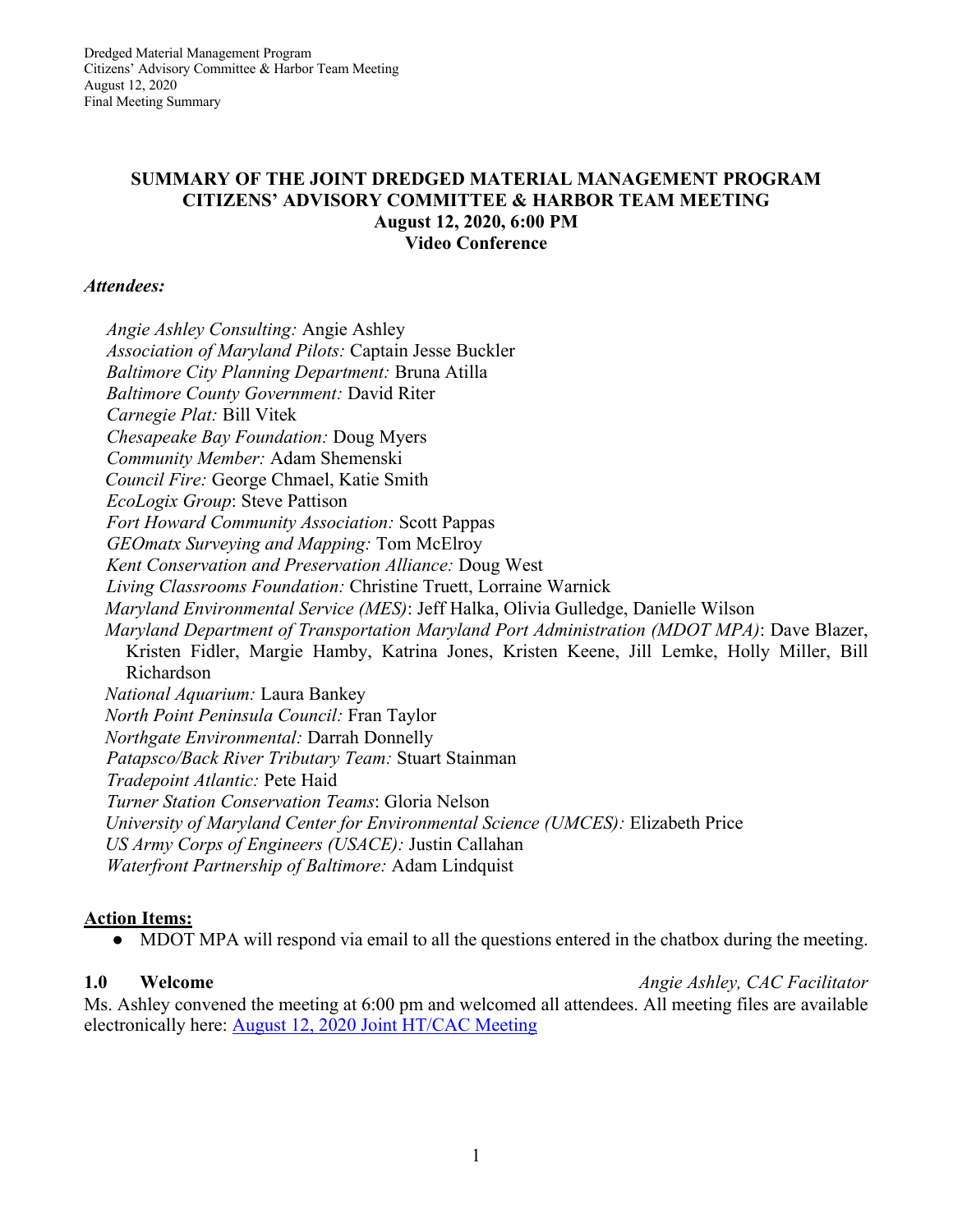Dredged Material Management Program Citizens' Advisory Committee & Harbor Team Meeting August 12, 2020 Final Meeting Summary

### **2.0 May 13 CAC/Harbor Team Summary Approval** *Adam Lindquist, CAC Chair*

# *Steve Pattison, HT Facilitator*

Mr. Lindquist asked if there were any questions or concerns regarding the meeting summary for the May 13th Dredged Material Management Program (DMMP) Citizens Advisory Committee (CAC) and Harbor Team (HT) meeting summary. Mr. Lindquist asked for a motion to approve the May 13<sup>th</sup> DMMP CAC and HT meeting summary. The May 13<sup>th</sup> meeting summary was approved unanimously.

## **3.0 Harbor Development Update** *Kristen Fidler, MDOT MPA*

Ms. Fidler stated that the new Executive Director of the Maryland Department of Transportation Maryland Port Administration (MDOT MPA), Bill Doyle, started July 22<sup>nd</sup>. Mr. Doyle was the former Executive Director of the Dredging Contractors of America Association, served as a member of the Federal Maritime Commission, and is a marine engineer and maritime lawyer by trade.

Ms. Fidler stated that due to the ongoing coronavirus (COVID-19) pandemic, the Port of Baltimore (POB), MDOT, and the Transportation Trust Fund are all experiencing funding shortages, and because of these funding issues, MDOT MPA needs to make program and planning changes. MDOT MPA has strong support from MDOT leadership, as well as the Governor's Office, to maintain Harbor Development's mission critical work to maintain 50' channels, ensure a 20-year plan for capacity, ensure their commitment as environmental stewards, and ensure continued and transparent stakeholder engagement. The 20-year plan comprises the Masonville and Cox Creek Dredged Material Containment Facilities (DMCFs) working together as a system. The existing 20-year plan allows for few alterations, and MDOT MPA has had to work to create a new plan that accounts for the reality of the current economic situation.

Ms. Fidler stated that the Masonville DMCF dike raising to +18' Mean Lower Low Water (MLLW) was completed in April 2020. Currently, Masonville has a total capacity of 3.5 million cubic yards (MCY) remaining. Masonville DMCF will receive material until the Cox Creek DMCF is reopened for inflow. The original plan for the Masonville DMCF was to continue with the base dike widening to support the future dike raising to elevation +30' and then +42' for a total capacity of 11 MCY. MDOT MPA decided to delay the dike widening and subsequent dike raising until funding becomes available. While the Masonville DMCF expansion is on hold, the Cox Creek expansion proceeds.

The MDOT Secretary's Grant that was issued to the Town of Cecilton for the construction of the community water supply line has officially been closed. This project was a demonstration of stakeholder partnership, community engagement, and collective cooperation to reach success. Mr. Myers asked if there is a final report available. Ms. Keene replied that there is not a formal report for the waterline construction component of the Pearce Creek project. However, there are reports related to Pearce Creek DMCF groundwater and surface water discharge monitoring required by the Maryland Department of the Environment (MDE) and conducted by the US Army Corps of Engineers (USACE) Philadelphia District. Additionally, exterior monitoring reports are available that detail the voluntary monitoring conducted by MDOT MPA to evaluate trends on the sediment quality, water quality, and benthic community in the surrounding aquatic environment at Pearce Creek.

Ms. Fidler reported that the material dredged from the York Spit channel is typically placed at the Wolf Trap Alternate Open Water Placement site. Due to concerns from the Virginia Marine Resources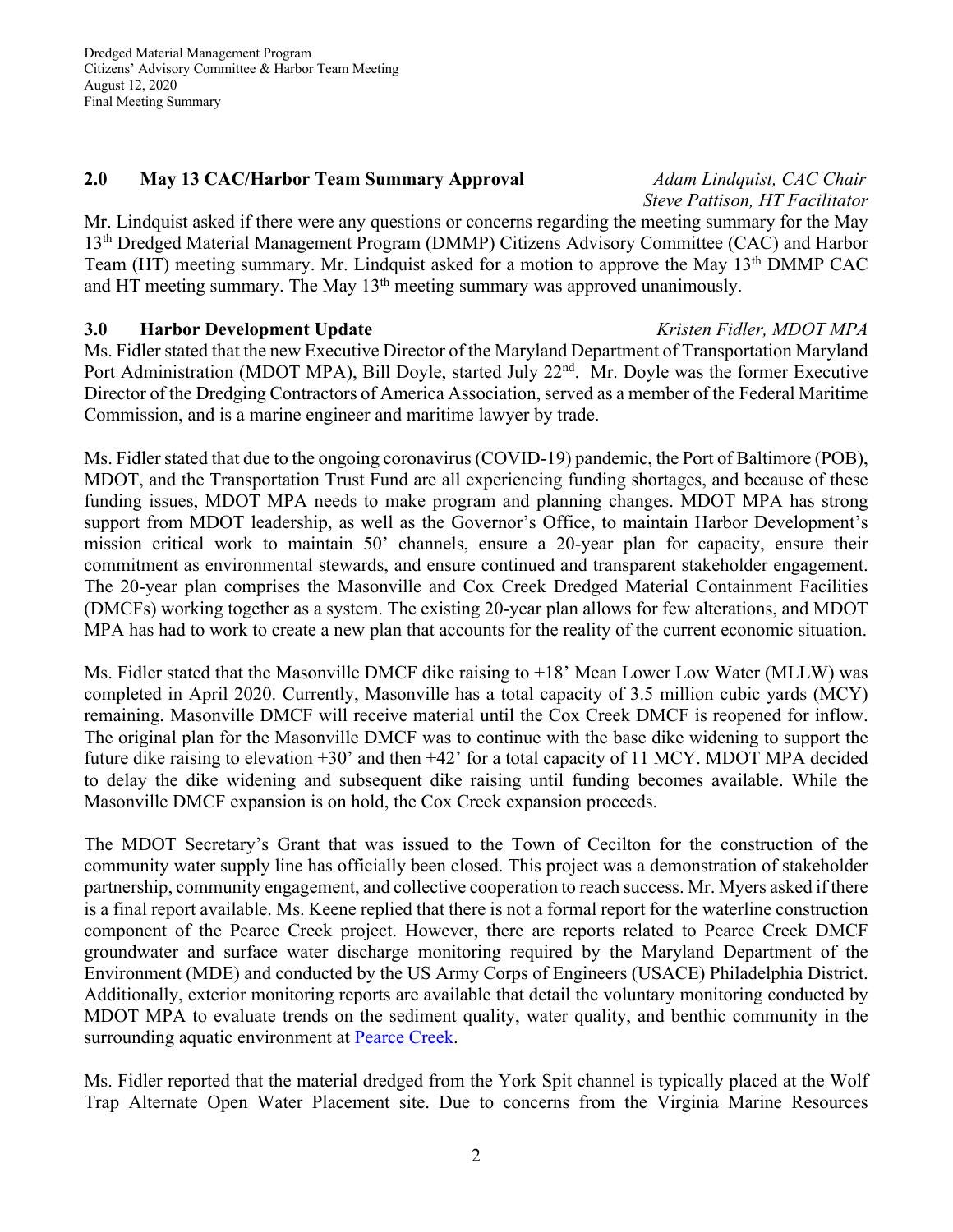Commission (VMRC) on overwintering female crabs in the area, the York Spit dredged material has been placed in a northern expansion of the placement site. MDOT MPA is committed to working with USACE, Baltimore District, VMRC, and the Norfolk District to investigate alternative long-term solutions. Currently a workgroup is being established to better understand the science of the overwintering female crabs and to decide on the best long-term solution.

The Mid Chesapeake Bay Islands (Mid-Bay) project is moving forward with the pre-construction, engineering, and design phase. MDOT MPA is currently working to strongly advocate for federal partners to secure Federal Fiscal Year 2022 construction funds so that the projects stay authorized. Barren Island will be constructed first, followed by James Island.

MDOT MPA is currently working under a new Innovative and Beneficial Reuse strategy. The goal of the Innovative Reuse (IR) program is to recover a total of 500,000 CY of capacity from the Cox Creek DMCF annually. There are several demonstration projects currently active that showcase the possibility of meeting the annual goal including:

- Fleming Park (Turner Station) MDOT MPA continues to work closely with the Turner Station Conservation Team on the Fleming Park shoreline beneficial use restoration project to move through the permit-ready phase.
- Ridgely's Cove Approximately 20,000 CY of blended dredged material will be used as the vegetative cover for shoreline park restoration near Ridgely's Cove. The blended material was sampled and approved for use by MDE. Material should be moved from Cox Creek to Ridgely's Cove by the end of August 2020. Mr. Myers asked if the blended material is already stockpiled and dried. Ms. Keene replied that the material is pre-blended and stockpiled at Cox Creek. She stated that the blend is a combination of dewatered dredged material and virgin, undercut soil generated on-site from the construction of the new Operations and Maintenance (O&M) building. The blend has been approved by MDE at varying ratios to be implemented and used at Ridgely's Cove for remedial capping and vegetative cover. Mr. Myers asked for the approximate percentage of dredged material included in the blend. Ms. Keene stated that MDE approved both an 80:20 ratio of dredged material: undercut material and a 60:40 ratio of dredged material: undercut material. The material that will be used for the Ridgely's Cove project will be the 60:40 ratio.

Ms. Fidler stated that the next IR committee meeting is on August 25 invited attendees to join the virtual meeting if they are interested in more information regarding the IR program and the new strategy.

Mr. Stainman asked if IR material will use space at Cox Creek. Ms. Fidler replied that currently almost all available space at Cox Creek is being utilized for the DMCF expansion. Only approximately four acres is being used for IR material. MDOT MPA is currently investigating more creative ways to optimize space at Cox Creek so that IR material is not overwhelming the site, with recovery capacity as the focus of the site. Additionally, MDOT MPA continues to have acquisition discussions with the owners of the Tronox property, which is directly adjacent to Cox Creek DMCF.

Ms. Fidler stated that MDOT MPA partnered with the Department of Natural Resources (DNR) to evaluate the limited resources for the Hart-Miller Island (HMI) North Cell Habitat Development due to the current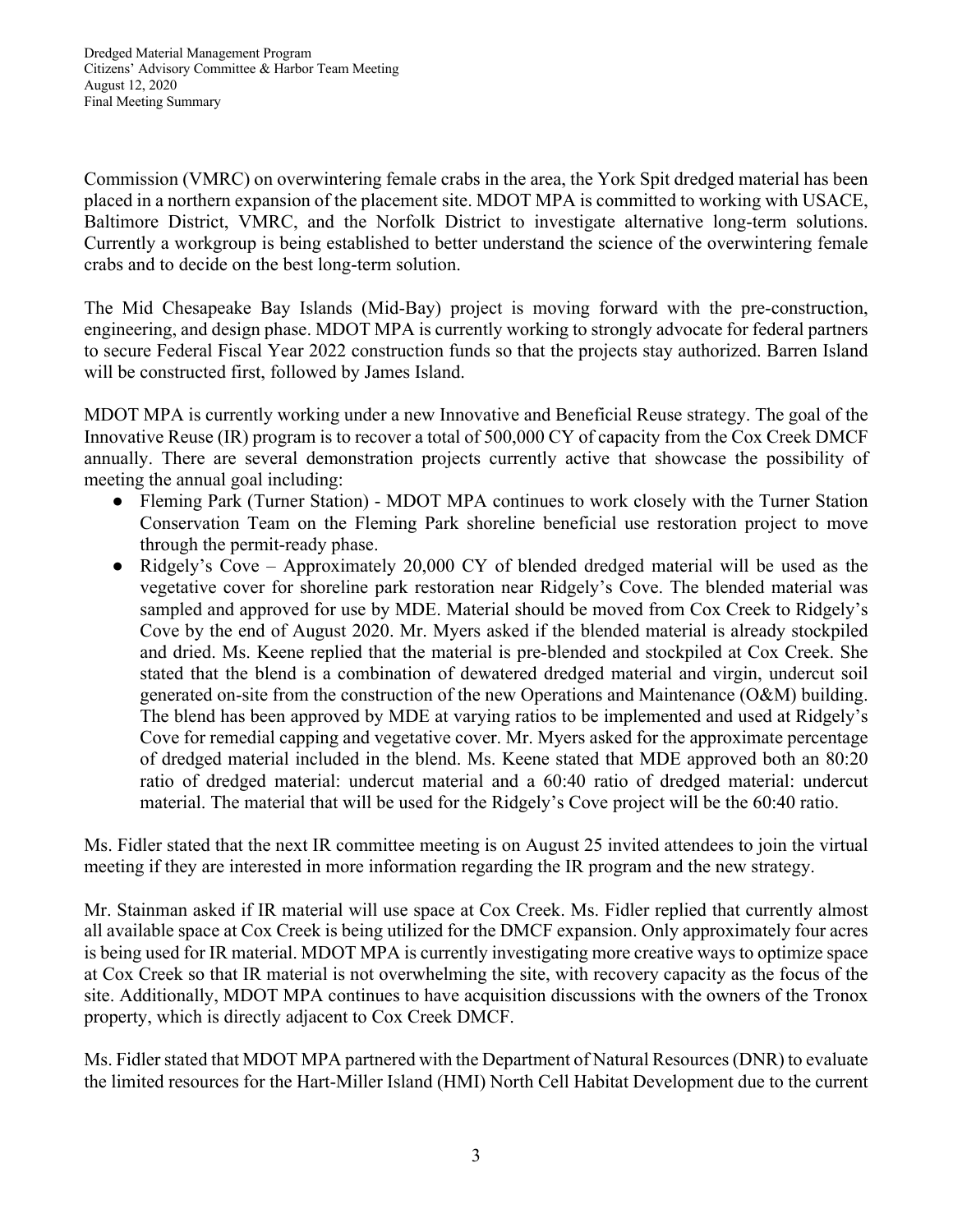Dredged Material Management Program Citizens' Advisory Committee & Harbor Team Meeting August 12, 2020 Final Meeting Summary

cost-containment caused by COVID-19. Staff is still working to maintain HMI and discussions continue to determine the most efficient and effective North Cell design plans.

Ms. Fidler explained that MDOT MPA's commitment to environmental stewardship during the global pandemic has not slowed. For the second consecutive year, eaglets hatched and fledged at both Swan Creek adjacent to Cox Creek DMCF and Masonville Cove in 2020. The Masonville Cove stakeholders have been working together to provide creative ways to continue to engage and connect with the community through COVID-19 restrictions. Living Classrooms Foundation (LCF) has opened the Masonville Cove campus during normal operating hours (M-F 9 am-4 pm; Sat 9 am-1 pm) to encourage community members to visit. Masonville Cove stakeholders were able to host the City Nature Challenge at Masonville Cove.

Ms. Fidler stated that it is important to MDOT MPA to stay connected to the public and encouraged attendees to join the GreenPort newsletter email list. She also encouraged attendees to follow Captain Trash Wheel on Instagram, Facebook, and Twitter.

## **4.0 DMMP Priority Project Overview** *Holly Miller, MDOT MPA*

Ms. Miller stated that the Cox Creek DMCF expansion is on schedule while the Masonville DMCF dike raising is on hold. The Cox Creek DMCF base dike widening is in the last phase of construction and is expected to be completed in winter 2021. The dike raising to elevation +60' MLLW is expected to begin in February 2021 and be completed in 2024.

Mr. Shemenski asked which Cox Creek Ms. Miller is referring to as there are multiple in Maryland. Ms. Miller replied that the MDOT MPA Cox Creek DMCF is located in Anne Arundel County, south of the Francis Scott Key Bridge on the Patapsco River.

To date in 2020, MDOT MPA has received the following dredged material inflow projects:

- Approximately 700,000 CY of the federal maintenance material from the Brewerton Angle and Brewerton Channels in the Baltimore Harbor was placed at the Masonville DMCF during June and July.
- Dredged material from the Inner Harbor was placed at the Masonville DMCF in preparation for Fleet Week. Although Fleet Week was postponed due to COVID-19, dredging occurred to be able to accommodate larger and taller ships in the Inner Harbor for the event.

Several additional inflow projects are expected before the end of 2020.

- Approximately 200,000 CY of maintenance material from Tradepoint Atlantic's second phase of dredging is expected to be placed at the Cox Creek DMCF by the end of August. Mr. Stainman asked if Tradepoint Atlantic intends to absorb any of its own dredging needs. Ms. Fidler replied that Tradepoint Atlantic will pay MDOT MPA the private sector tipping fee that MDOT MPA charges for placement at a DMCF site.
- Approximately 650,000 CY of material from the Seagirt Marine Terminal Berth 3 project will be placed at the Masonville DMCF.
- Due to cost containment measures, dredging of approximately 15,000 CY of maintenance material from the reconstruction of the Dundalk Marine Terminal Berth 3 project may be delayed.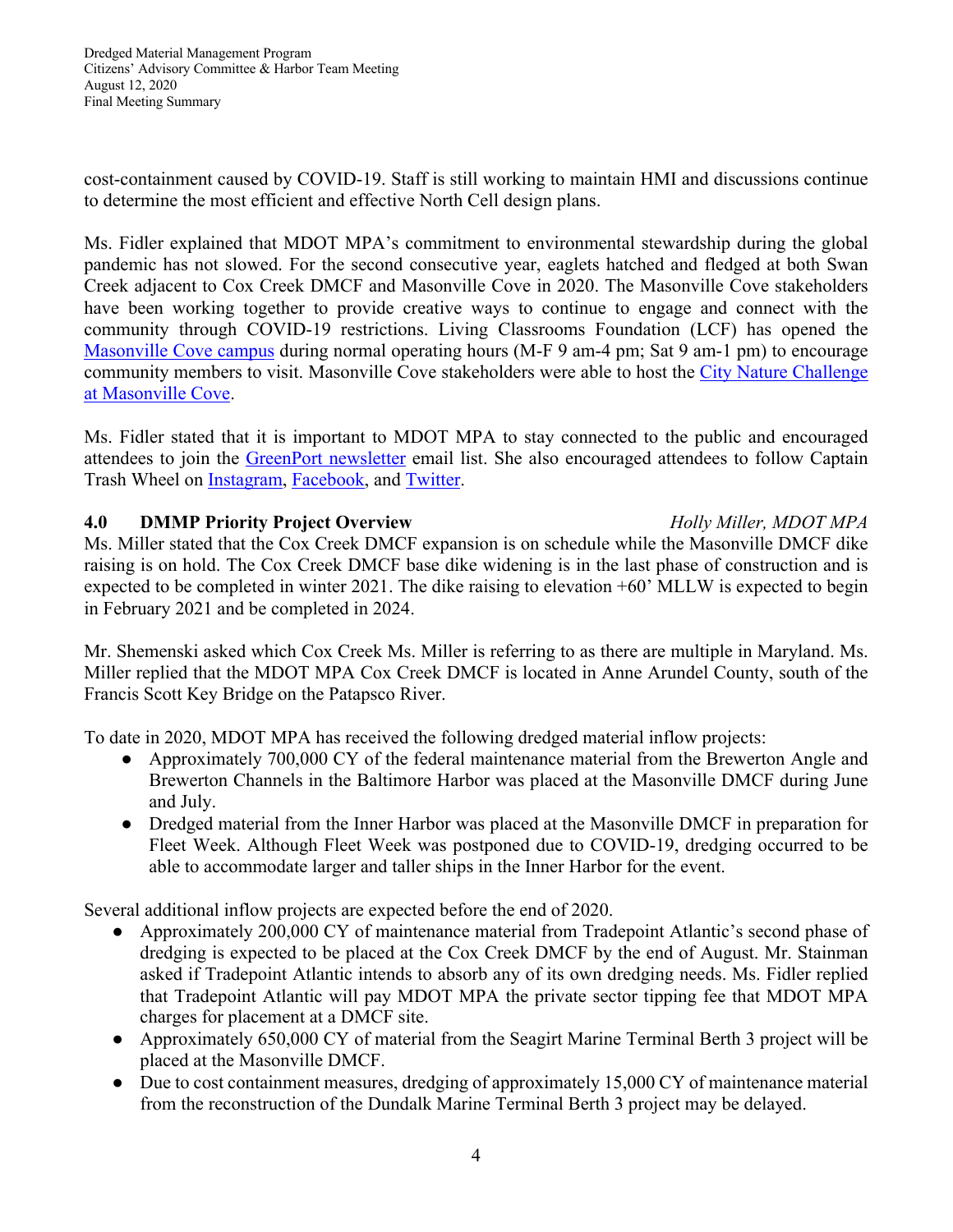Dredged Material Management Program Citizens' Advisory Committee & Harbor Team Meeting August 12, 2020 Final Meeting Summary

The expansion activities at Poplar Island continue to move forward. USACE is working to complete the third and final contract for the lateral expansion that added 575 acres to the existing island. This phase is expected to be completed by the end of August. USACE is also working on the spillway construction that manages the discharge of water from the site. The spillway is expected to be completed in November. The inflow of federal maintenance material from the Chesapeake Bay channels into the newly constructed cells at Poplar Island is expected in winter 2021.

For the Mid-Bay project, hydrographic and aerial surveys have been completed are will be used to develop the construction designs. Geotechnical borings around Barren Island have been completed and the geotechnical borings around James Island will be completed soon. Wetland and benthic surveys that are needed to update the National Environmental Policy Act documentation will be initiated in late summer. Mr. Myers asked if agencies involved in the Mid-Bay design are considering oyster reefs as part of the perimeter dike. Ms. Miller replied that currently the USACE and MDOT MPA are in the pre-construction, engineering, and design phase, with time to discuss habitat features later. It is likely that Mid-Bay will have a workgroup, similar to the Poplar Island habitat development workgroup. Mr. Myers asked if nongovernment organizations would be able to serve on the workgroup. Ms. Ashley replied that more information on Mid-Bay will be discussed at the September 23<sup>rd</sup> DMMP Management Committee meeting. The current plan is for the Barren Island construction to begin in 2022 and the James Island construction to start in 2024.

Ms. Miller stated that MDOT MPA successfully completed the monitoring for the pilot Confined Aquatic Disposal (CAD) cell project in February 2019. The pilot CAD cell is located next to the Masonville DMCF. Since the completion, MDOT MPA has been working to develop a lessons learned document to establish the next steps for the CAD program. MDOT MPA is currently working to start several studies, including geotechnical investigations and hydrodynamic modeling within the Baltimore Harbor, to gather additional information needed to determine the potential location of the next CAD cell. The studies are expected to be completed in the fall.

Seagirt Marine Terminal Berth 3 improvement project includes the addition of a second 50' berth. The addition would require dredging wideners within the channel to accommodate ultra large container vessels moving to and from the berth. The project will also include dredging approximately 650,000 CY of material from the 50' channel leading into the berth; approximately 450,000 CY will be from the deepening and widening portion and approximately 200,000 CY will be maintenance material. The project went out for bid July 31<sup>st</sup> and the bid closing date is August 28<sup>th</sup>. The dredging is expected to commence in October 2020 and should be completed in March 2021.

The USACE received \$1.5 million in funding to perform the Seagirt Marine Terminal Loop feasibility study to determine if modifications to the remainder of the Seagirt Loop are justified for safe navigation. The study is a 50/50 cost share between USACE and MDOT MPA and the cost-share agreement is in development. The study will take three years and is expected to commence in the fall.

**5.0 DMMA 20 Years Later & 2021 Outreach Planning** *Dave Blazer, MDOT MPA* Mr. Blazer stated that it has been almost 20 years since the Maryland General Assembly enacted the Dredged Material Management Act (DMMA) which established the DMMP and the DMMP committee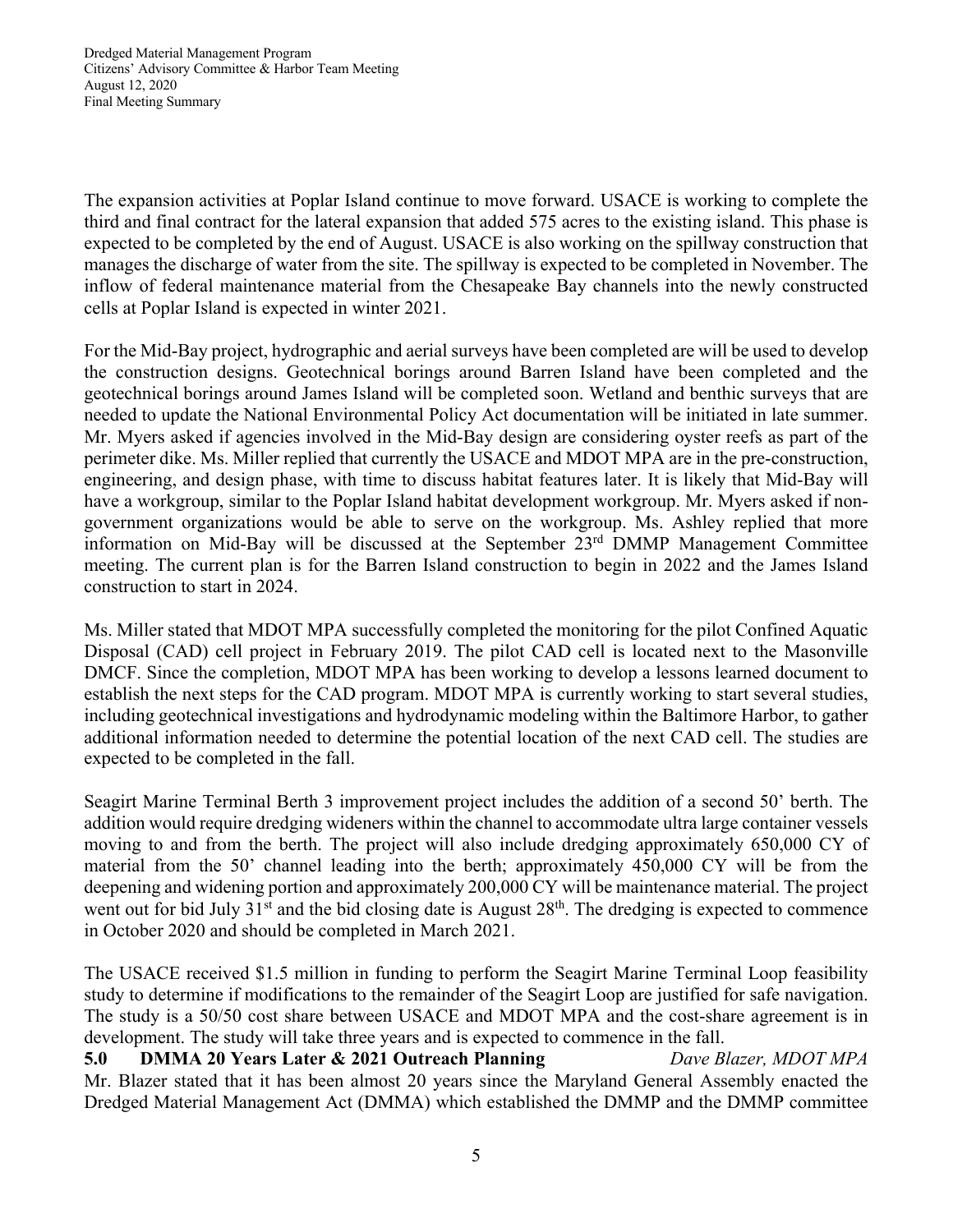structure. The DMMP committee structure provides oversight and guidance on the POB's dredging needs through the rolling 20-year capacity and placement plan. MDOT MPA has benefited greatly from the broad participation of the citizens, regulatory agencies, business partners, and scientific experts among the committees. The DMMA prioritized Beneficial and Innovative Reuse as the preferred placement option including island creation, wetland restoration, upland placement, engineering containment facilities, and environmental stewardship.

Mr. Blazer stated that Harbor Development has had to change the way they deliver information and outreach to the public due to COVID-19 restrictions. The DMMP has successfully transitioned to virtual meetings and MDOT MPA is investigating the feasibility to host a spotlight series that would include multiple webinars to share information among all DMMP committees.

Mr. Blazer then hosted a real-time survey with the meeting attendees via text message to collect gather their input on future DMMP outreach efforts. To test the technology and get attendees used to the survey, the first question was "Do you miss our fried chicken dinners?" with either yes (a) or no (b) options to text in.

The second question was "How can we most effectively convey dredged material information to you?" with the options of virtual meetings (a), in person meetings (b), newsletters (c), or webinars (d). A total of 189 responses were collected indicating that the best way to convey information is through virtual committee meetings.

The next question was "What time is best for you to participate in webinars?" with the options of early morning (a), over lunch (b), or evenings (c). A total of 145 responses were collected indicating that evening work best for webinars.

The next question asked, "Which topic would most interest you in the webinar series?" with options of Mid-Bay project (a), climate resiliency (b), innovative and beneficial reuse (c), the future of Poplar Island and Hart-Miller Island (d), Management of the Baltimore Harbor (e), dredging 101 (f), and wildlife and conservation (g). This question allowed participants to chose more than one option. A total of 361 responses were collected indicating that climate resiliency is the topic of most interest.

The last question allowed participants to write in and asked, "Are there other webinar topics of interest to you?". A total of 43 responses were collected including: water quality, Port economics, Mid Bay and Innovative and Beneficial use of dredged material, what is the Port of Baltimore doing to deal or cut down on climate change and carbon footprint, dredging 101 - how much it costs, etc.

Ms. Fidler asked if the webinars would be available after the live event. Mr. Blazer replied that all webinars will be recorded, and committees will be able to access them when most convenient. Mr. Blazer noted that the survey would be emailed to all committee members after the meeting to allow all members to participate. In tabulating the results of the live and emailed survey, a average amount of participants per question was 79 and the average responses collected per question was 185.

**6.0 Port Landside Update – Safety, Environment, & Risk Management** *Bill Richardson,*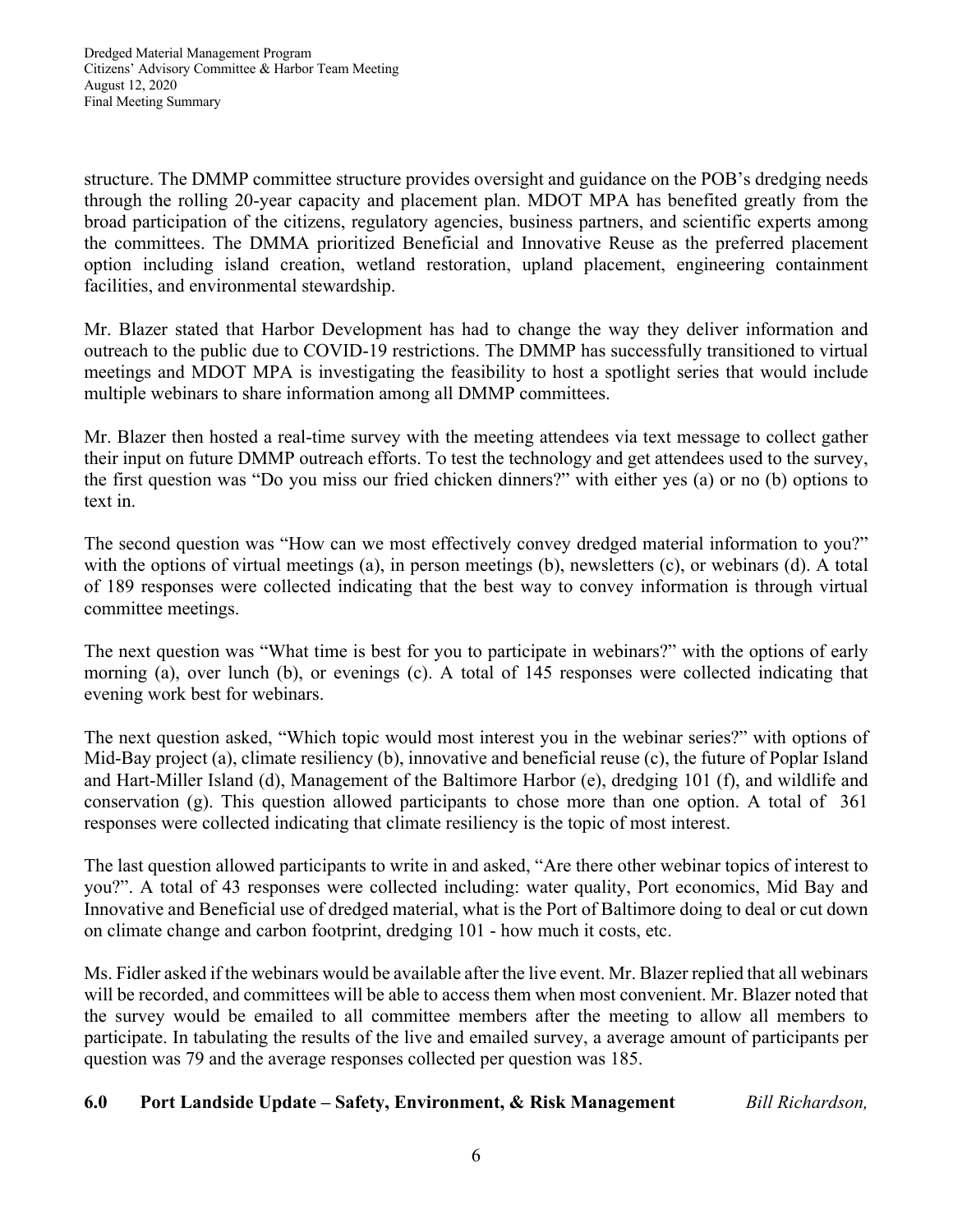# *MDOT MPA*

Mr. Richardson discussed environmental initiatives and highlighted MDOT MPA achievements in supporting MDOT MPA's mission and strategy to be a thriving, sustainable Port. To continue reaching these achievements, MDOT MPA must have economic development and environmental stewardship.

MDOT MPA is the only state agency that has the Environmental Management System (EMS) ISO 14001 certification, which is the international set of standards that ensures environmental compliance and stewardship. MDOT MPA has been EMS ISO 14001 certified since 2011. In early summer 2020, MDOT MPA was recertified for an additional three years. Due to COVID-19 restrictions, this recertification was different than normal because it is typically five days of person-to-person contact reviewing procedures and inspections. MDOT MPA is constantly reviewing processes and goals to make improvements as needed to pass the certification audits, which are conducted multiple times a year.

The MDOT MPA Safety, Environment, and Risk Management (SERM) Sustainability Strategy for 2020- 2023 has recently been published. The strategy sets short-term goals and focuses on four areas: safety and risk management; water quality; air and energy management; and community outreach. Mr. Richardson stated that MDOT MPA is surpassing the Chesapeake Bay restoration requirements to treat 20% of all impervious surfaces for water quality that is listed in MDE-issued discharge permits.

Each summer, MDOT MPA hosts graduate students to study projects related to air emissions and efficiencies. The current graduate student is investigating how to power the entire MDOT MPA fleet and other gas-powered equipment, such as lawnmowers, with electrical power.

MDOT MPA is currently receiving \$77 million in funds from the Volkswagen (VW) emission bypass settlement. Approximately \$3.2 million will be used to replace 20 pieces of inefficient MDOT MPA equipment, including the Poplar Island crew boat.

MDOT MPA wants to reduce its environmental footprint while achieving the overall mission to grow the POB. Between 2012 and 2016, POB increased cargo volume by 10% but reduced air emissions by 19%.

In addition to partnerships, MDOT MPA has been successful in receiving grants to improve air quality and energy efficiency at some of the terminals. In 2020, Maryland Energy Administration awarded a grant to MDOT MPA to conduct a feasibility study for a microgrid at the Dundalk Marine Terminal. The microgrid can be wind, solar, a fuel cell, etc. that can generate enough electricity to power all of Dundalk Marine Terminal. Additionally, MDOT MPA recently partnered with MDE's regional team as a part of a Department of Energy (DOE) grant to advance electric charging stations in the mid-Atlantic region. There is a large push to move to electric vehicles, however there are not enough charging stations throughout the country to support them. The DOE grant will support a study to determine optimal placement of charging stations in the region.

MDE awarded \$2 million to the MDOT MPA's Dray Truck Program to support the program for the next few years. Throughout the program, MDOT MPA has replaced 215 dray trucks, which are the trucks that transport the cargo containers between ship and truck or rail.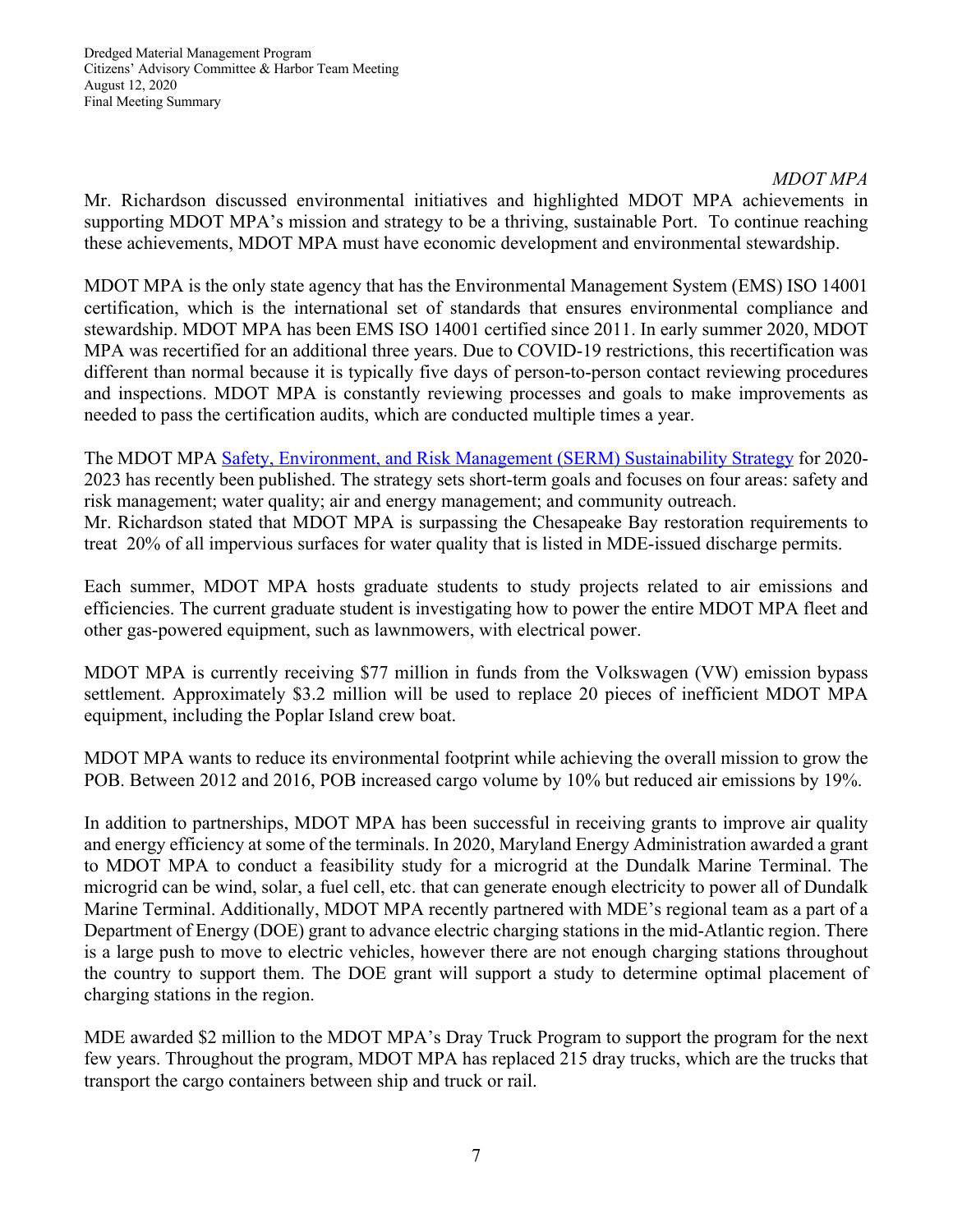MDOT MPA has conducted lighting updates including replacement of older lights with LED, energyefficient light bulbs, as well as installing sensors that control when lights operate based on the amount of sunlight. There are solar panels at the South Locust Point terminal and at the cruise terminal to help supplement the energy needs at those facilities.

Mr. Richardson stated that MDOT MPA has a climate change plan for their facilities that includes migrating high-risk equipment outside of flood potential areas, elevating sensitive infrastructure out of the floodplain, and mitigating current infrastructure to manage climate change and sea-level rise. At the Fairfield Marine Terminal, an underground vault was constructed to temporarily store equipment during large rain events. With the vault storage in place, paired with MDOT MPA's hurricane response plan, there was little damage from Tropical Storm Isaias.

Annually, MDOT gives out environmental excellence awards, where each Transportation Business Unit (TBU) submits projects and competes for the award. MDOT MPA won two awards in 2020 for the stormwater pond and stream restoration projects installed at the Maryland Zoo in Baltimore.

**7.0 State of the Port Update from a Planning Perspective** *Jill Lemke, MDOT MPA* Ms. Lemke explained how the COVID-19 regulations and restrictions have impacted the cargo moving through the POB. Ports are essential for global supply chains, so the POB has been open throughout the COVID-19 shutdown and is continuing to ensure that the staff working at the terminals are doing so in a safe environment.

There was a large decline in POB imports and export in March, a small increase in April, and a decrease again in May. Overall, loaded container volumes declined by 9.2% from April to June 2020 when compared to April to June 2019. The POB is doing better than most east coast ports and has only had one canceled ship sail, known as a blank sailing. Automobile cargo has decreased by 60% at MDOT MPA public terminals. Part of the decline is due to shifting some business from MDOT MPA's public terminal, Fairfield Marine Terminal, to AMPORTS private terminal, the Atlantic Terminal. Roll on, roll off cargo has declined by 33%. Automobile imports were largely impacted due to manufacturing closures, while exports were largely impacted due to the change in oil prices. Additionally, coal exports have decreased due to the overall economic decline which caused a decline in energy use and steel production. Sugar volume is expected to increase.

The cruise terminal has been closed since March 18<sup>th</sup> and the earliest it is expected to open is October 2020. Approximately 22 home port cruises and three port calls have been canceled to date. MDOT MPA expects that approximately 26 more port cruises will be canceled.

MDOT MPA's three primary projects, CSX Howard Street Tunnel, Seagirt Marine Terminal Expansion, and Mid-Bay Island, are all moving forward as much as possible while the COVID-19 pandemic has severely affected MDOT MPA's capital budgets.

## **8.0 Announcements/Round Table Remarks** *Committee Members, MDOT MPA*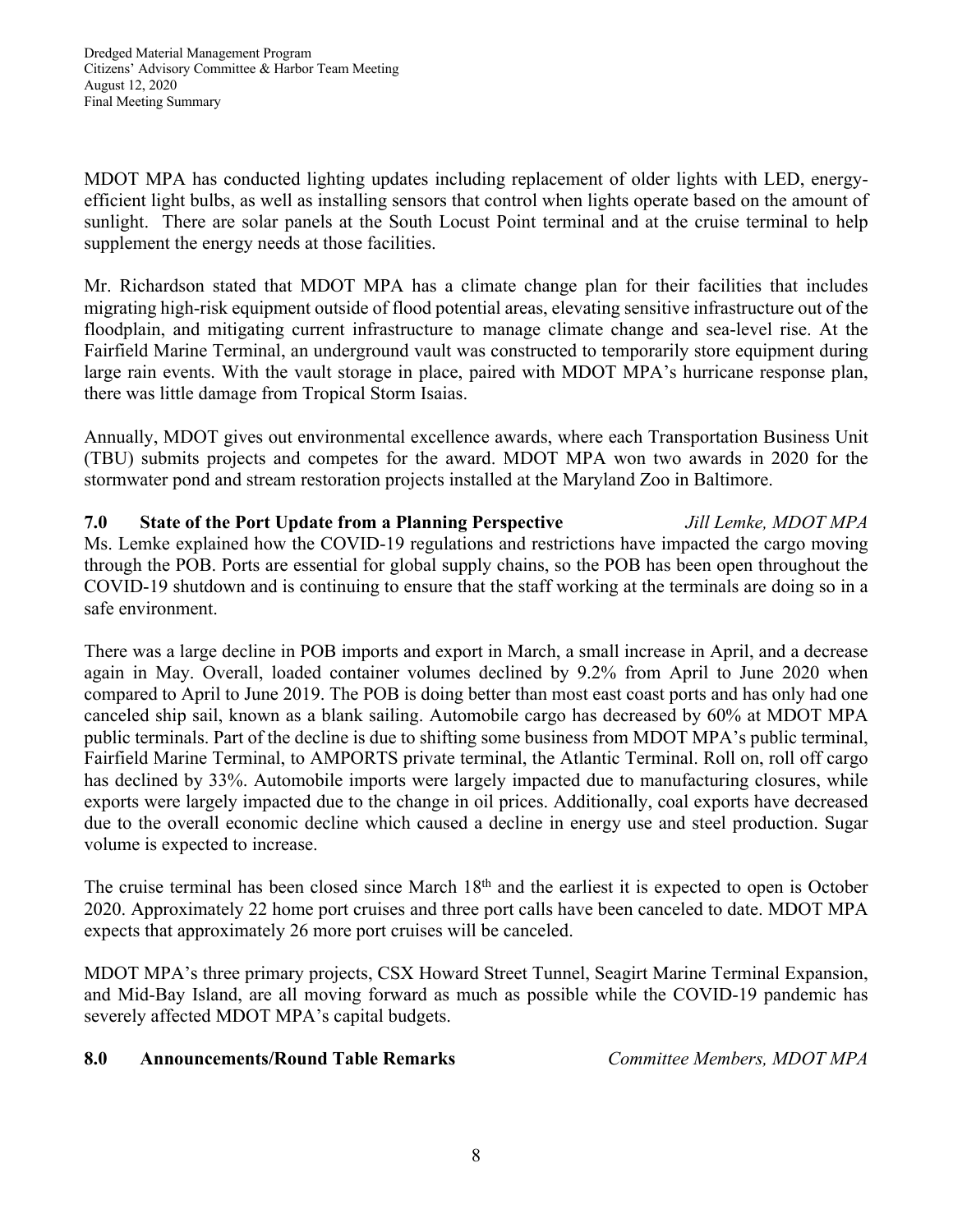In the interest of time, Ms. Ashley stated that MDOT MPA will respond via email to all the questions entered in the chatbox during the meeting. Questions included in the chatbox that were not answered during the meeting can be found below:

- 1. Mr. Shemenski asked if dredging projects have anything in common with fuel sheens and polluted waters within the Chesapeake Bay, specifically near the Dundalk Marine Terminal during heavy rain events.
	- a. Maintenance dredging projects in the navigation channels are permitted and involve routine monitoring to ensure water quality is not impacted. These are conditions of the permits. Any release from the project of pollutants is required to be reported. There is no evidence of fuel sheens occurring near the Dundalk Marine Terminal due to maintenance dredging.
- 2. Mr. Shemenski asked if dredging projects are associated with water quality of a creek near his house.
	- a. Assuming the location in question is near the Dundalk Marine Terminal, MDOT MPA is not aware of any maintenance dredging project in this area impacting water quality.
- 3. Mr. Shemenski asked for clarity on the Exelon plans to install lines across the Patapsco and how the lines will affect wildlife.
	- a. More information on the Key Crossing Reliability Initiative can be found linked here.
- 4. Mr. Howard asked for clarity regarding the view of Tradepoint Atlantic on electrical vehicle infrastructure.
	- a. MDOT MPA is not aware of Tradepoint Atlantic's (TPA) plans regarding electric vehicle infrastructure. Suggest contacting TPA's Environmental Manager, Pete Haid at phaid@tradepointatlantic.com.
- 5. Mr. Shemenski asked for clarity regarding the source of electricity used to power the electric vehicles.
	- a. The source of electricity for electric vehicles in Maryland generally, depending on the location of the EVs, is from any of a number of power plants in Maryland. You can find the location of Maryland's power plants here.
- 6. Mr. Shemenski asked if there are studies about the relative carbon output of ultra-low emission gas and diesel power vehicles compared to the carbon output of power plants used to power electric vehicles.

 a. For more information contact the Maryland Department of Environment's Air and Radiation Administration, which will likely have this information. The Director of MDE's Mobile Sources Control Program, Marcia Ways, can be contacted at marcia.ways@maryland.gov.

- 7. Mr. Howard asked if there are projections for rail traffic moving through Tradepoint Atlantic after the Howard St. Tunnel renovation.
	- a. MPA does not specific projections of rail traffic moving through Tradepoint Atlantic (TPA) once the Howard Street Tunnel Project is complete. The rail traffic associated with the Howard Street Tunnel Project will move through the container terminal at Seagirt Marine Terminal.
- 8. Mr. Shemenski asked if USACE had plans to dredge the water at Carnegie Plats or to install pollution control measures to reduce the amount of trash that washes up on shore.